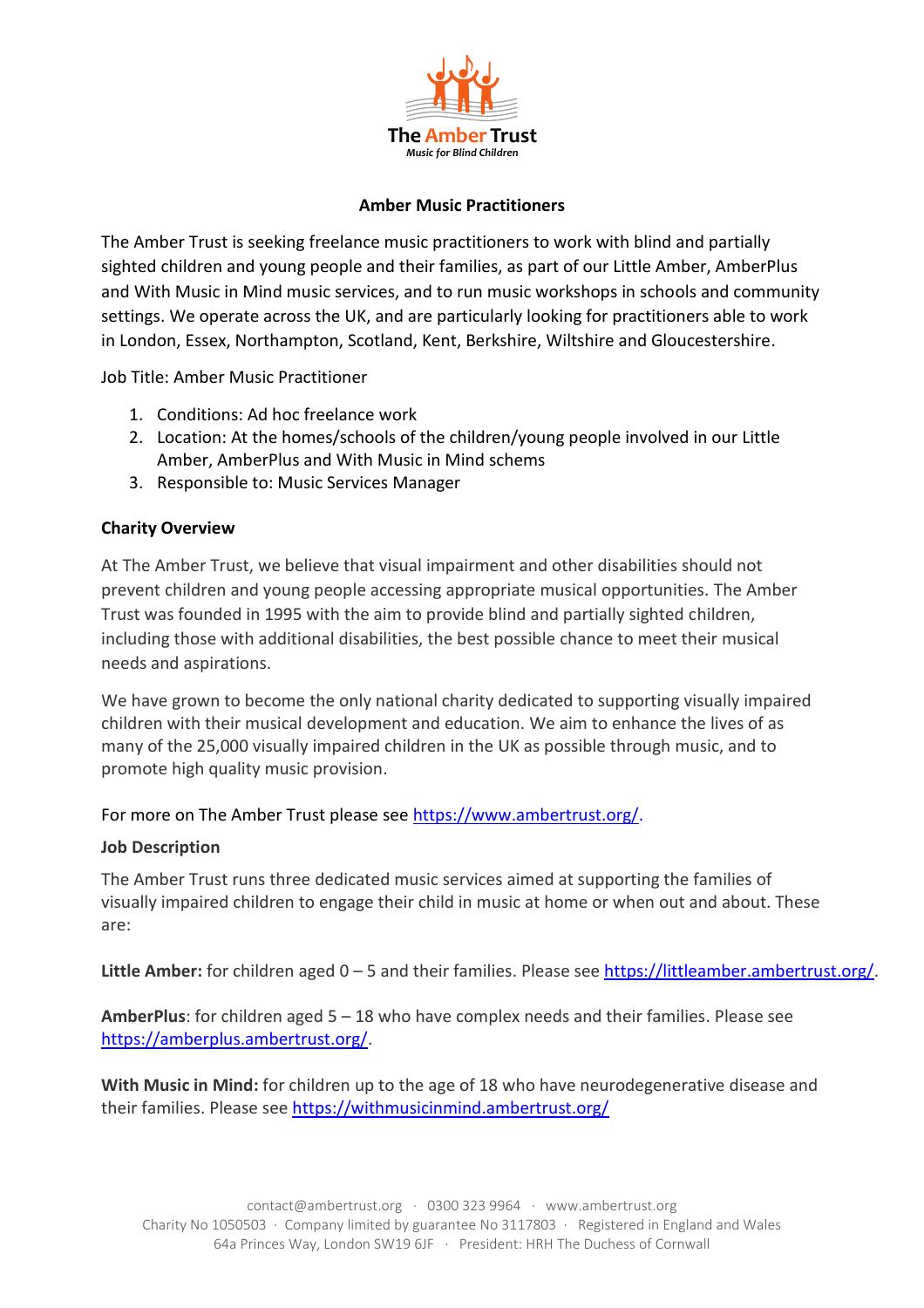The aim of our music services is to work with families to engage their child in music by encouraging and modelling appropriate, fun and easy musical activities; empowering caregivers to feel confident to embed music into their child's daily life. This in turn can support musical development, wider development, and overall well-being. Families receive four home visits per year from our music practitioners, alongside a pack of music activity cards and a set of percussion instruments, which they can use in the sessions and at any time in between. Each visit lasts up to two hours.

Our music services are delivered by a team of freelance music practitioners (music teachers, therapists, community musicians), who work in family homes across the UK. We are currently seeking music practitioners to join our ever-expanding team. The role involves:

- Visiting each child/young person you are assigned four times per year for sessions lasting up to two hours
- Working with visually impaired children and their families, engaging in music, suggesting and modelling musical strategies to enhance musical and wider development, including social and communication skills.
- Monitoring the musical and general progress of the child(ren) you are working with, using the Sounds of Intent framework. See https://www.soundsofintent.app/beta/
- Reflecting on your own practice and completing 'note of visit' forms after each session with families.
- Liaising with family members to arrange suitable times for visits
- Attending regular training sessions given by The Amber Trust

# **Person specification**

ESSENTIAL

- Experience of working with young children and their families.
- Experience of working with children in the early years and/or with children who have special educational needs and disabilities.
- Experience of music education / music therapy / community music
- Strong musical skills
- Knowledge of the *Sounds of Intent* framework, or a willingness to learn about it
- Willingness to adhere to The Amber Trust's values and policies
- Confidence to work alone
- Excellent organisational and interpersonal skills
- Exemplary communication skills, including the ability to speak confidently, sensitively, empathetically and tactfully.
- Confidence to liaise with families to arrange session dates and times.
- Confidence to monitor the musical and general progress of the children you are working with.
- Confidence to suggest musical strategies to families.
- Ability to evaluate own work.
- Available to work at times arranged in negotiation with the families you are assigned.
- Willingness to travel to families' homes within your geographical region, preferably using your own mode of transport.
- Registered as self-employed.
- Hold a current enhanced DBS certificate or Scottish PVG certificate.